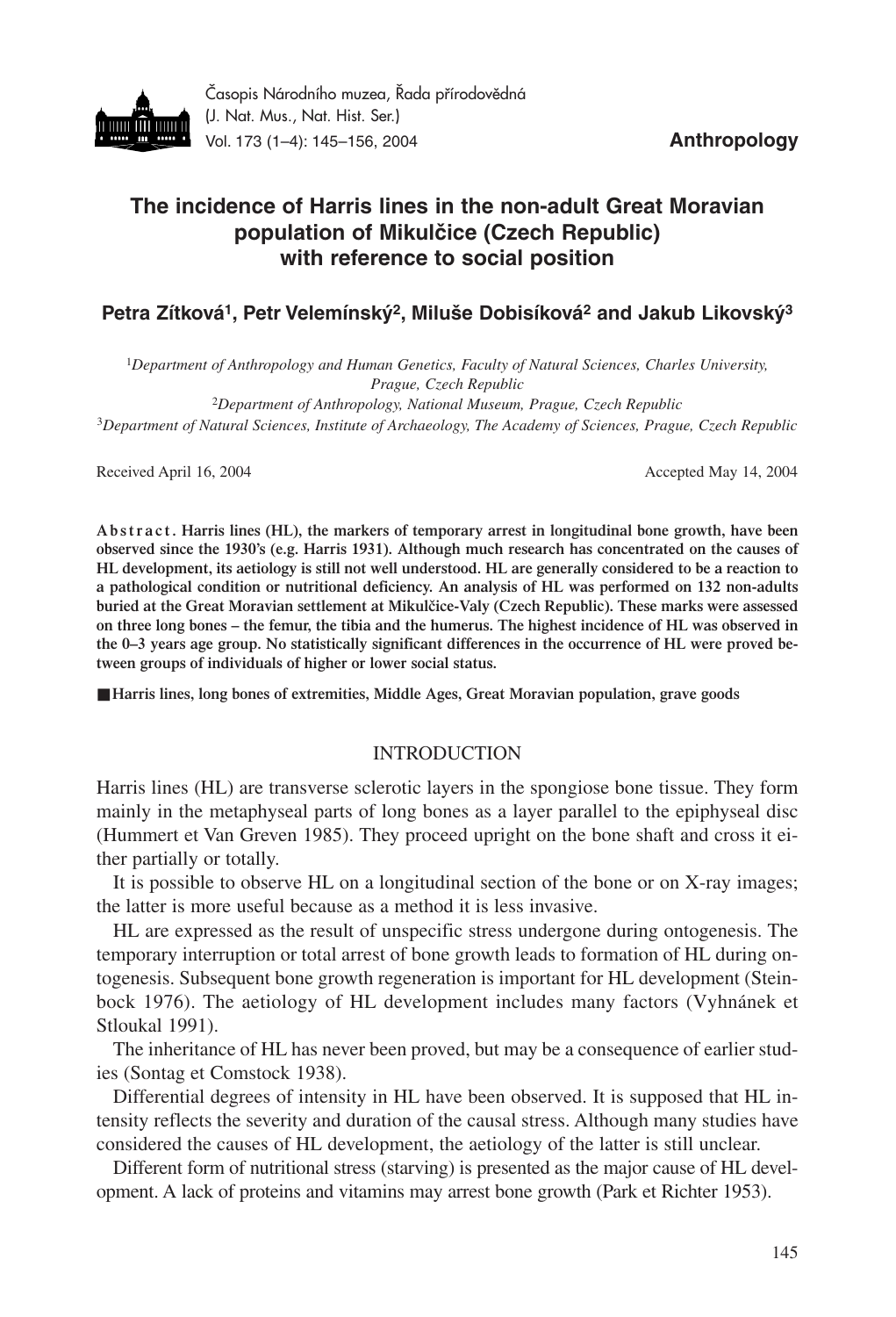HL have also been recorded after acute diseases (e.g. childhood infectious diseases such as measles, parotis, etc.), anaemias or poisoning by heavy metals, especially lead or phosphorus (Huges et al. 1996). Some authors even see psychical or environmental deprivation (Sonntag et Comstock 1938) as a cause of HL, but this could simply be the associated factor of physical and physiological stress.

The relationship between HL formation and disease is another of the problems under study. It has been suggested that HL directly reflect all serious diseases, but such dependence has been proved in only around 25 % of the cases (Gindhart 1969, Garn et al. 1968).

The causes of HL development have mainly been studied in animals, given the opportunities for easier control of experimental conditions. Skeletal remains, whether archaeological or from recent medical practice, also provide material appropriate for the study of HL. Such collections are not, however, suitable for the study of the causes of the development of HL, and the research using skeletal remains is therefore restricted to the study of the incidence of HL in a population. HL are not practical use in clinical medicine.

These transverse lines are above all an interesting and important indicator of the state of health of past populations (Wells 1967). Thanks to the supposed correlation between the number of lines and living conditions, it is possible to deduce a better or worse standard of living on the part of our ancestors. The authors' own work is based on this assumption.

In addition to studying HL as markers of the general state of health in a population, it is possible to estimate the age of the development of HL from their position on the bone shaft (e.g. Hunt et Hatch 1981), i.e. the age at which the individual underwent the nonspecific stress.

There are, however, relatively great difficulties to be overcome in the investigation of HL. The remodelling of the internal bone structure in adults and the subsequent resorption of the lines is a negative factor that reduces the opportunities for using HL. It is for this reason that the study of HL concentrates on non-adult populations. Furthermore, according to most studies HL development peaks in childhood, too. The material selected for this study was from non-adult individuals for these reasons.

#### MATERIALS

The bone material on which the study was conducted came from the medieval (Middle "Hillfort" period) settlement agglomeration at Mikulčice-Valy, which dates to the 9th and 10th centuries. This site was a Great Moravian ("Hillfort" period) enclosure sited on the lowlands (fluvial plain) of the river Morava in the Czech Republic. Mikulčice is regarded as having been one of the potential centres of Great Moravia.

Systematic archaeological research began at the site as early as in 1954, and continued uninterrupted until the 1990's. Over this period some 2 500 skeletons were discovered; given this number, the location is one of the largest Early Medieval archaeological sites in Europe.

HL were evaluated on 132 non-adult individuals of indeterminate sex. All of the individuals studied had at least two long bones well preserved; the requirement for well preserved bones is still the basic limiting factor for any further research.

Table 1 summarises how many single long bones and how many pairs of such bones were usable for the study. Overall there were 115 individuals with at least one well-preserved femur, 75 with at least one well-preserved tibia and 102 with at least one well-preserved humerus (Table 1).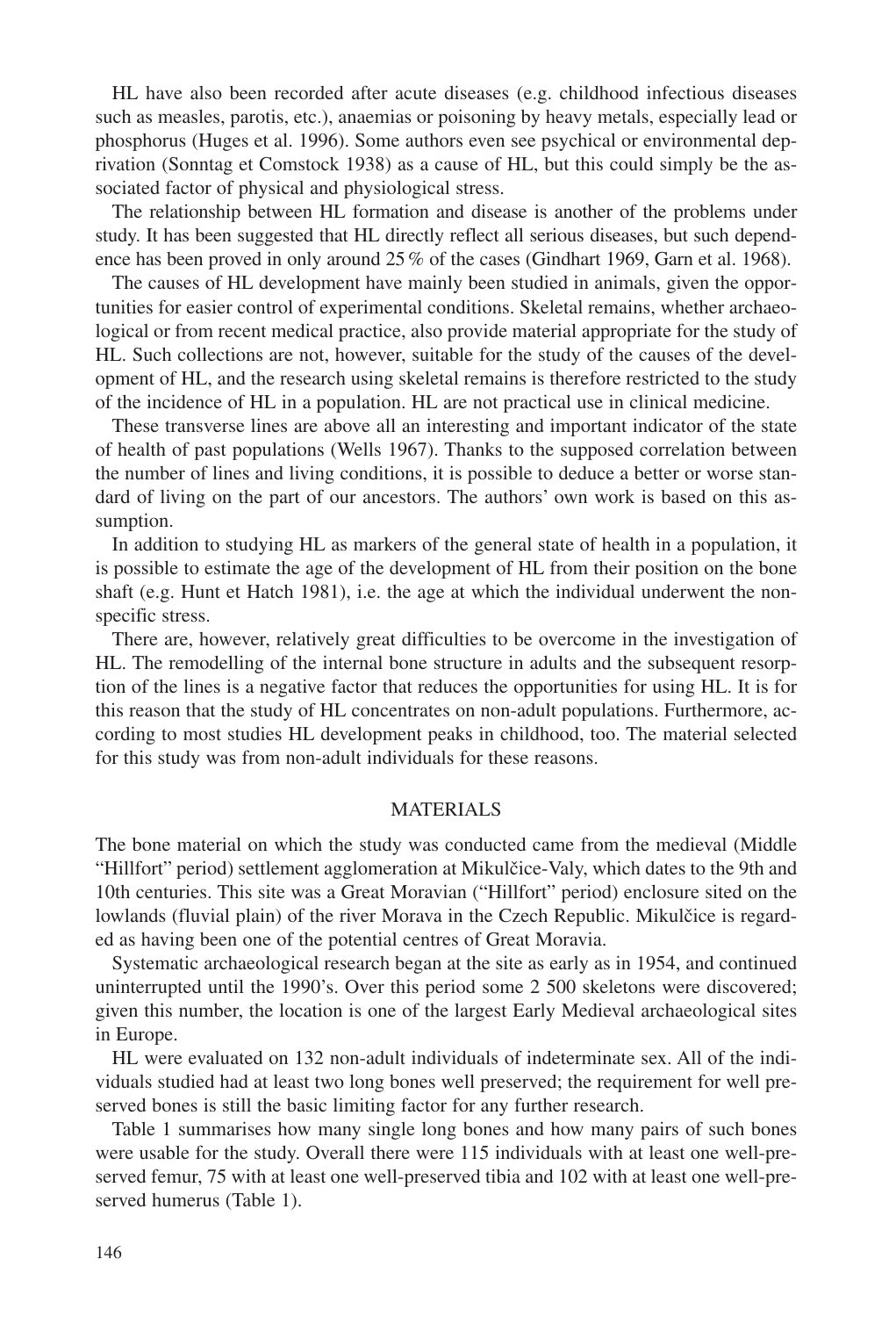

**Fig. 1. Harris lines on an X-ray image of tibia.**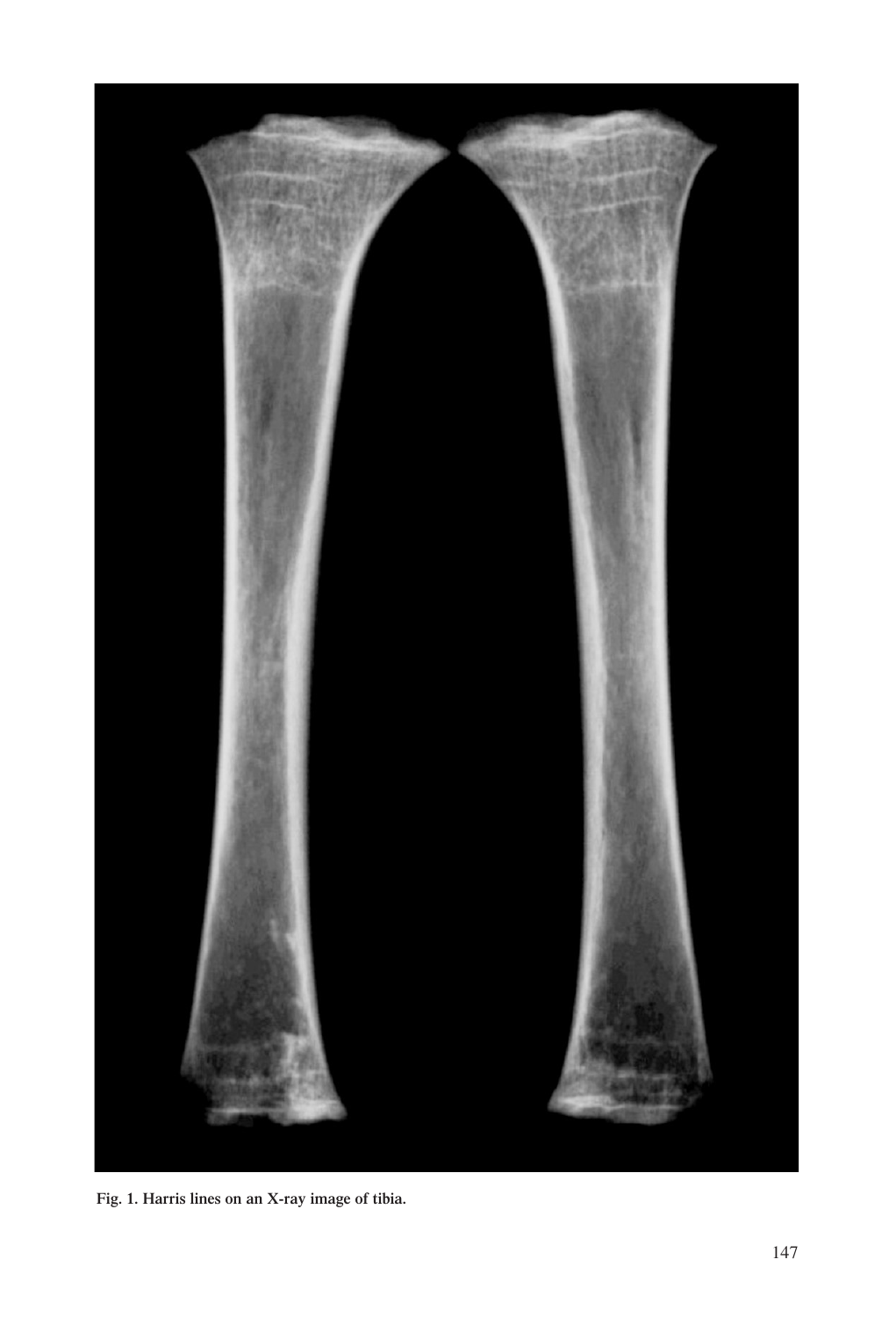|         | individuals | bones | pairs |
|---------|-------------|-------|-------|
| Femur   | 115         | 199   | 84    |
| Tibie   | 75          | 122   | 48    |
| lumerus | $\Omega$    | 167   | 65    |

**Table 1. Number of individuals under study by single bones.**

### **METHODS**

The selection of the bones for HL analysis was carried out using several standards. A nonadult population was the basic requirement. Next it was necessary to have at least two well-preserved long bones with undisturbed compact tissue. (Intact compact tissue is a protection against the interruption and disturbance of the spongiose tissue architecture). Although it is evident from earlier studies that the tibia is the optimal bone for HL investigation, the femur and humerus were also studied for comparison.

The selected bones were X-rayed under the following conditions: focal distance: 110 cm; range ca. 50 mA, ca. 1.25 mAs; time: 0.03 s, ca. 46 kV. To ensure precision the evaluation X-rays were made in two projections – anterioposterior and mediolateral. This method results in a reduction of observer error (see e.g. Vyhnánek et Stloukal 1991). The occurrence of HL can be evaluated from the long section of the bone, but attempts were made to avoid using such an invasive method.

The X-ray image was digitised using a Microtek ScanMaker 64000XL scanner and SilverFast 4 software. The assignment as such, line counts and measuring the distance of HL from the end of diaphysis was conducted using Sigma Scan Image Pro 6.0 image analysis software.

For the evaluation proper, the method of Goodman and Clark (1981) was employed, this requiring that the line be visible by the naked eye and extend at least 1/4 of the width of the diaphysis. The intensity of HL was also observed. In order to minimise the observer error, only two types of lines were distinguished: weak and strong.

To ensure the greatest possible reliability of interpretation the evaluation was conducted three times for each bone. For calculation of interpersonal error (Friedman ANOVA based on median identity) each tibia was measured four times by different people. Statistical analysis was conducted using Statistica 6.0 software.

The second part of the study concentrated on estimating the ages at which HL developed. The method used was that described by Byers (1991), according to which several measurements must be known. Because only non-adults were included in the study there would have been no purpose in carrying out corrections of the metaphyseal lines on bones with connected epiphyses. The measurements such as bone and epiphysis length were not used; only the total diaphysis length, measured from the most proximal to the most distal points, were used for calculations, along with the measurements of HL distance from nearer end of the diaphysis.

Byers' method is based on these two measurements and is applicable to all types of long bones. Further, it allows the temporal distribution of HL development to be observed. The calculation as such is based on equations originating in the same measurements (a modification of Byers' method for non-adult populations: see Velemínský 2000).

The data acquired are a percentual rake-off bone length at the level of the observed lines. These results are necessary to attain an ontogenetic model for the long bones, i.e. for deduction of the "proper" period of HL development. This study employed ontogenetic tables drawn up specifically for the Great Moravian population (Stloukal et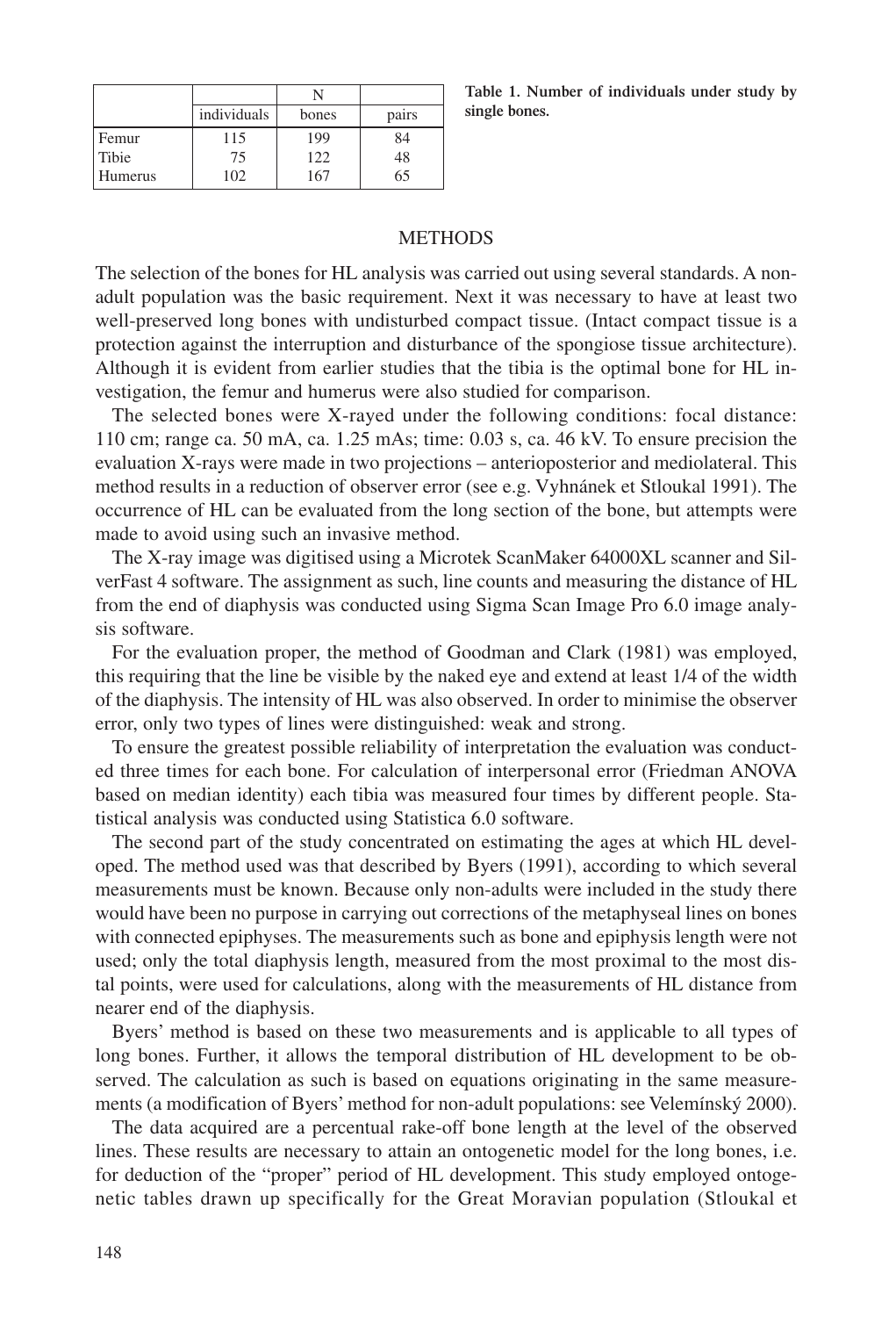**Table 2. Occurrence of HL on particular long bones.**

| HL       | Fe  |       | Ti |       | Hu  |       |
|----------|-----|-------|----|-------|-----|-------|
|          | N   | $\%$  |    | $\%$  |     | $\%$  |
| absence  | 53  | 45.2  | о  | 10.7  | 97  | 95.1  |
| presence | 62  | 54.8  | 67 | 89.3  |     | 4.9   |
| total    | 115 | 100.0 | 75 | 100.0 | 102 | 100.0 |

Hanáková 1978). Regression analysis was used to provide a statistical assessment of the irregular distribution of HL by age.

The aim of the next stage was to find correlations between the standard of living and the number of HL present in this ancestral population. Standard of living was considered in respect of grave goods and the location of the relevant grave in the context of the entire Mikulčice settlement. A higher social status was attributed to individuals buried within the inner stronghold (93 of 132 skeletons), and thus a higher standard of living than those individuals from the lower ward (39 of 132 skeletons).

The 9th century is associated with the beginning of the Christianisation of this region, which in turn led to the abandonment of older pagan customs such as the leaving of grave gifts for the deceased. Grave goods are therefore not such a good indicator of social status as previously. Nevertheless, it might be supposed that those with poor grave goods and those buried in the lower ward had a lower standard of living, and a higher number of HL might thus be expected, and vice versa.

The division of individuals by grave accoutrements was conducted using two methods:

I. that of Unzeitigová (2000):

Group 1: graves with jewellery, weapons, etc.

Group 2: graves with items of everyday use (knives, utensils, pots, etc.)

Group 3: graves with no grave goods

II. that of Stloukal (1970) and Velemínský (2000):

Group 1: graves with swords, spurs, axes, and/or gold, silver and bronze articles

Group 2: graves with no grave goods, or graves with knives and/or small iron, pottery or glass items.

To verify the hypothesis the chi-quadrat test was used.

#### RESULTS

Nearly 70 % of the skeletons (92 individuals) studied had at least one HL, while 40 had none. The occurrence of HL in single bones (irrespective of the number of bones) is shown in Table 2 (Fig. 2).

As expected, the highest occurrence of HL was recorded on tibia. Only 50 % of the individuals had at least one HL on the femur, and HL appeared on the humerus in no more than 5 % of the cases.

Basic statistics also confirms the tibia to be the bone most afflicted with HL. The median for the tibia is 3, for the femur 1 and for the humerus 0 (Table 3). The situation is similar for the man. The greatest number of HL found on a single bone was 8 – again, on a tibia.

In terms of the distribution of the age of HL development, there is an apparent decline in the formation of new lines with increasing age (Fig. 3). The greatest number of lines developed at between 1 and 3 years of age (on all types of bones), and over 40 % of all of the lines observed formed in this period.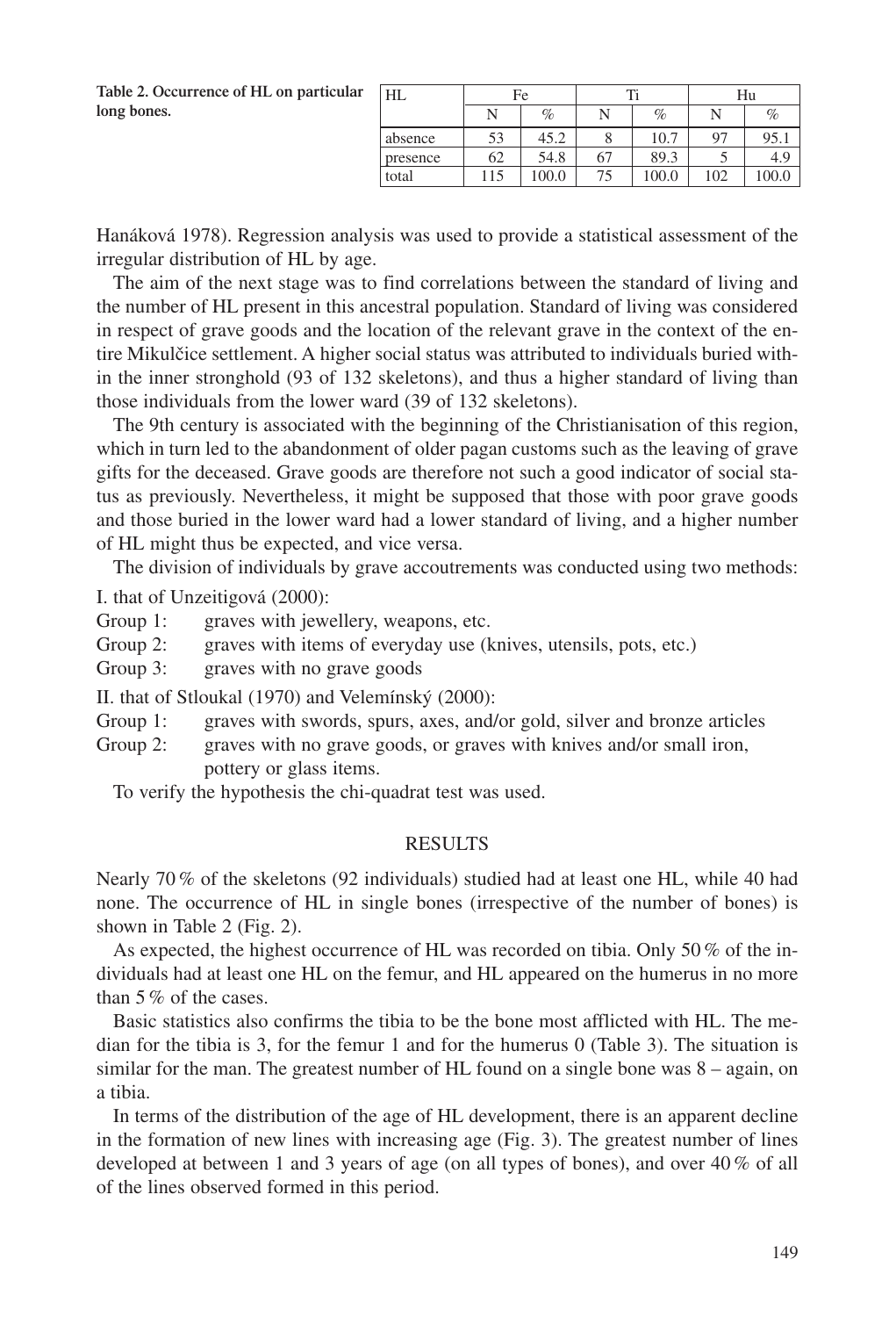

**Fig. 2. Occurrence of HL on particular long bones.**



**Fig. 3. Distribution of HL by age of HL formation.**

The statistical correlation between HL and age is also apparent from the subsequent regression curve (Figs 4–6).

The interpersonal and intrapersonal measurement errors were determined by Friedman ANOVA (about the identity of the medians). The null hypothesis could not be refuted on even one occasion. The method used to assess the lines may thus be regarded as objective and the deviations as statistically insignificant.

The irregular distribution of HL among individuals buried in the inner or lower wards were tested using chi-quadrat statistics, with comparison of the expected and observed frequencies.

Because the null hypothesis could be refuted neither at the  $(=0.01$  nor  $(=0.05$  level the assumption of a higher HL occurrence in the cemeteries of the lower ward could not be validated (Fig. 7).

The distribution of HL according to grave goods was tested using the same statistical methods. The null hypothesis, supposing an irregular distribution of HL by categories of grave goods, could not be rejected until the level of  $(=0.9)$ ; this level is quite high, and is therefore not greatly statistically significant. A detailed characterisation of HL distribution for particular categories of grave goods is given in Table 4 (Figs 8–9).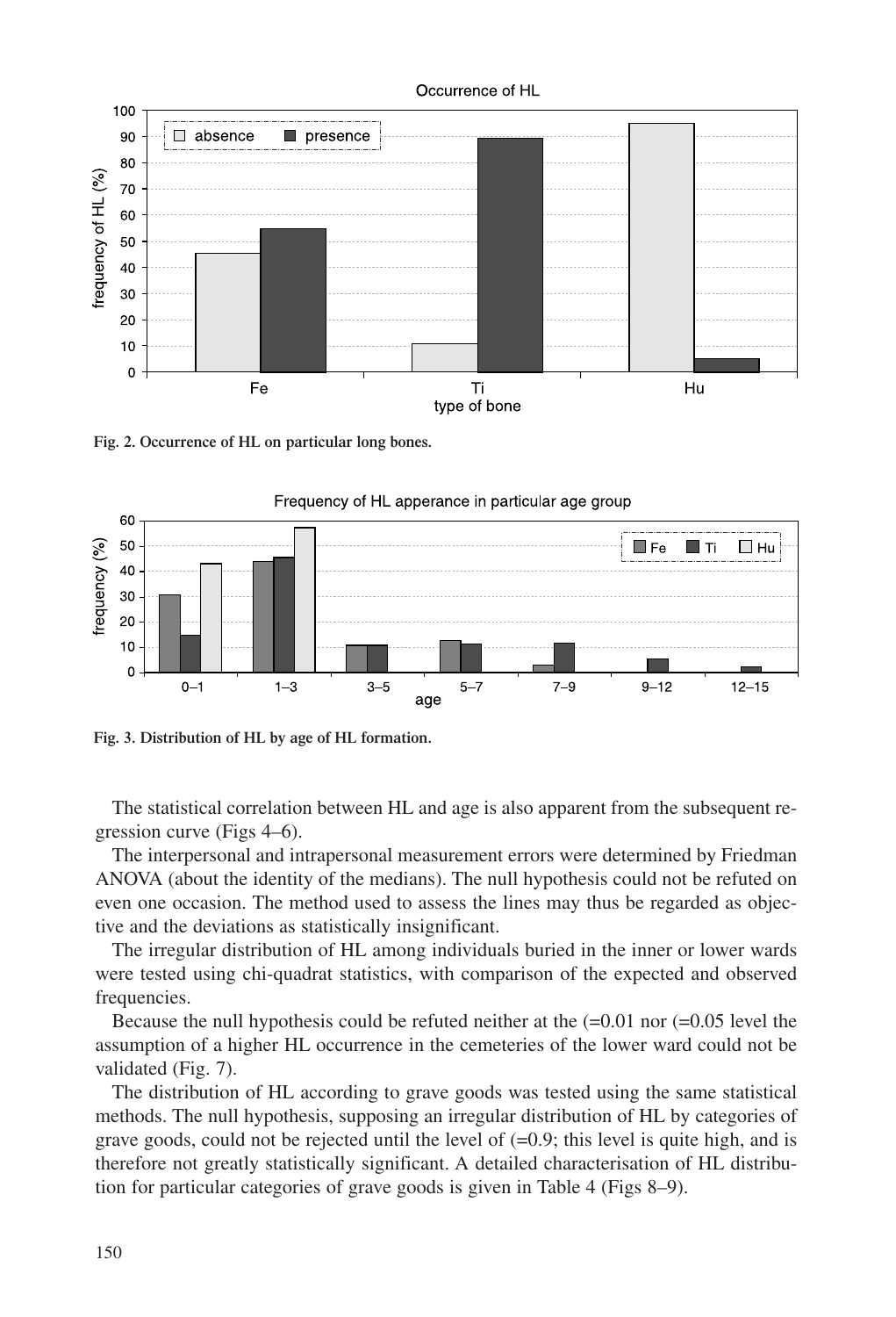**Table 3. Basic statistical characteristics of occurrence of HL.**

|                | Tibie<br>Femur |       | Humerus |
|----------------|----------------|-------|---------|
| Valid N        | 115.0          | 75.0  | 102.0   |
| Mean           | 0.9            | 2.9   | 0.1     |
| Standard error | 0.1            | 0.2   | 0.0     |
| Median         | 1.0            | 3.0   | 0.0     |
| Mode           | 0.0            | 2.0   | 0.0     |
| Standard       |                |       |         |
| Deviation      | 1.1            | 2.0   | 0.3     |
| Variance       | 1.3            | 4.1   | 0.1     |
| Skewness       | 1.5            | 0.6   | 5.0     |
| Range          | 6.0            | 8.0   | 2.0     |
| Minimum        | 0.0            | 0.0   | 0.0     |
| Maximum        | 6.0            | 8.0   | 2.0     |
| Total          | 105.0          | 218.0 | 7.0     |
| Frequency      | 53.0           | 17.0  | 97.0    |
| Lower          | 0.0            | 1.0   | 0.0     |
| Upper          | 1.0            | 4.0   | 0.0     |

**Table 4. Occurrence of HL as regards grave goods.**

grave equipment  $\vert$  with HL  $\vert$  individuals with HL 1. group 14 20 70.0 2. group 13 17 76.5 3. group | 65 | 95 | 68.4 1. group 18 25 72.0 2. group | 74 | 107 | 69.2

N of ind.  $\vert$  total  $\vert$  % ind.

| <b>CONCLUSIONS AND DISCUSSION</b> |  |  |  |
|-----------------------------------|--|--|--|
|-----------------------------------|--|--|--|

Harris lines were found in approximately 70 % of the individuals in the assemblage of non-adults from Mikulčice, irrespective of the numbers of lines or types of bones studied.

This research has confirmed that the highest occurrence of HL is on the tibia (89.3 % of individuals with HL), and that this is therefore the most appropriate bone for the study of transverse lines – as demonstrated in earlier studies (Gindhart 1969, Huges 1996, Ubelaker 1996, 1998, Vyhnánek et al. 1986). HL occurrence on other types of long bones is relatively poor, and they appear in only 54.8 % of individuals on the femur and just 4.9 % of individuals on the humerus.

The different occurrence of HL implies different sensitivity and resistance of the various long bones relative to the same stress event (e.g. starvation). More precisely, there may be different thresholds of sensitivity. For example, non-specific stress must probably impact longer and with greater intensity to cause the formation of HL on the femur than is true for the tibia. For the humerus the threshold is set higher, and the intensity of the stress must therefore be greater to have an effect. It is possible to put the higher sensitivity of the long bones of the lower limbs into the context of the fact of their higher biomechanical stress in comparison to the long bones of the upper extremities.

From this perspective the higher sensitivity of the tibia is less well explicable. Although the tibia is a supporting bone of the shank, the femur is a load bearing bone due to the weight of the body, and apart from its mechanical function it is of essential importance for walking as well (e.g. Dylevský et al. 2000). The hip joint is thus the most stressed joint in the human body.

The plurality of the HL on the tibia indicates that their development is probably caused by apparently unimportant, momentary incidents (diseases with fever?).

Earlier observations of HL in (geographically or temporally) similar populations are virtually non-existent; there are just five comparable studies conducted on tibia. The frequency of HL occurrence on tibia observed in this study did not differ in principle from that in any of the earlier studies.

At the Mikulčice-Kostelisko cemetery, Czech Republic (an assemblage including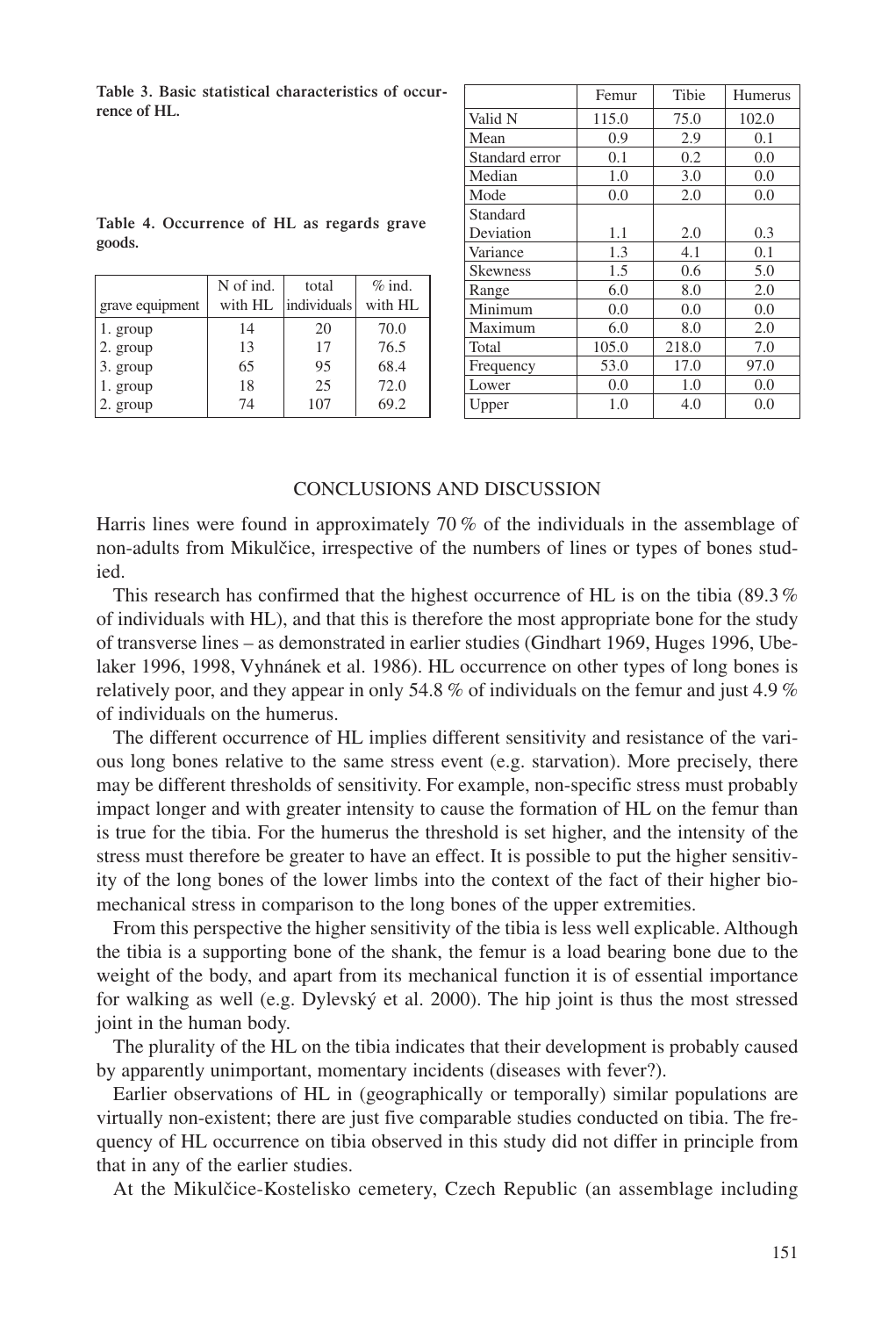



age: Ti-HL:  $r^2 = 0.4192$ ;  $r = 0.6475$ ,  $p = 0.1159$ ;  $y = 58.5691161 - 4.21942446*x$ 

**Figs 4–6. Regression analyses of the incident dependence between occurrence and age among femur (4), tibia (5) and humerus (6).**

adults), 86.7% individuals were recorded as having HL (Velemínský 2000), as were 80% of the individuals from the Josefov cemetery (Stránská et. al. 2002), 85 % of individuals at Cedynia in Poland (Piontek et al. 2001) – or 68 % where only infants were studied (Jersynska 1991) – and 81 % of the non-adult individuals from the Churches of St James and St Christopher at Wroclaw in Poland (Gronkiewicz et al. 2001). Analogous occurrences have also been recorded in assemblages both geographically distant and of different date (e.g. Manzi et al. 1989).

It is interesting that in a recent collection of Slovak men with a mean age of 67.3 (49–88) years, who had personally experienced the Second World War, Harris lines were observed in the tibia of just 22 % of individuals. The authors believe this condition to be influenced by line resorption in adulthood (Vyhnánek et Stloukal 1991).

HL occurrence is most often recorded in the distal parts of the tibia. This may be supposed to be a consequence of the greater stress on the distal parts of the bone during movement. Fractures of the bone are not so important for HL development, being just one of the influential stress factors according to clinical studies. This can be verified by the symmetrical position of the lines on the bones of the left and right sides; the presence of asymmetrical lines (on the bones of only one side) is rare (see e.g. Velemínský 2000, Stránská et al. 2002, Zítková 2003).

As regards the age at which Harris lines form, the greater number were found to have appeared during the 1st to 3rd year of life. This high occurrence of lines may be con-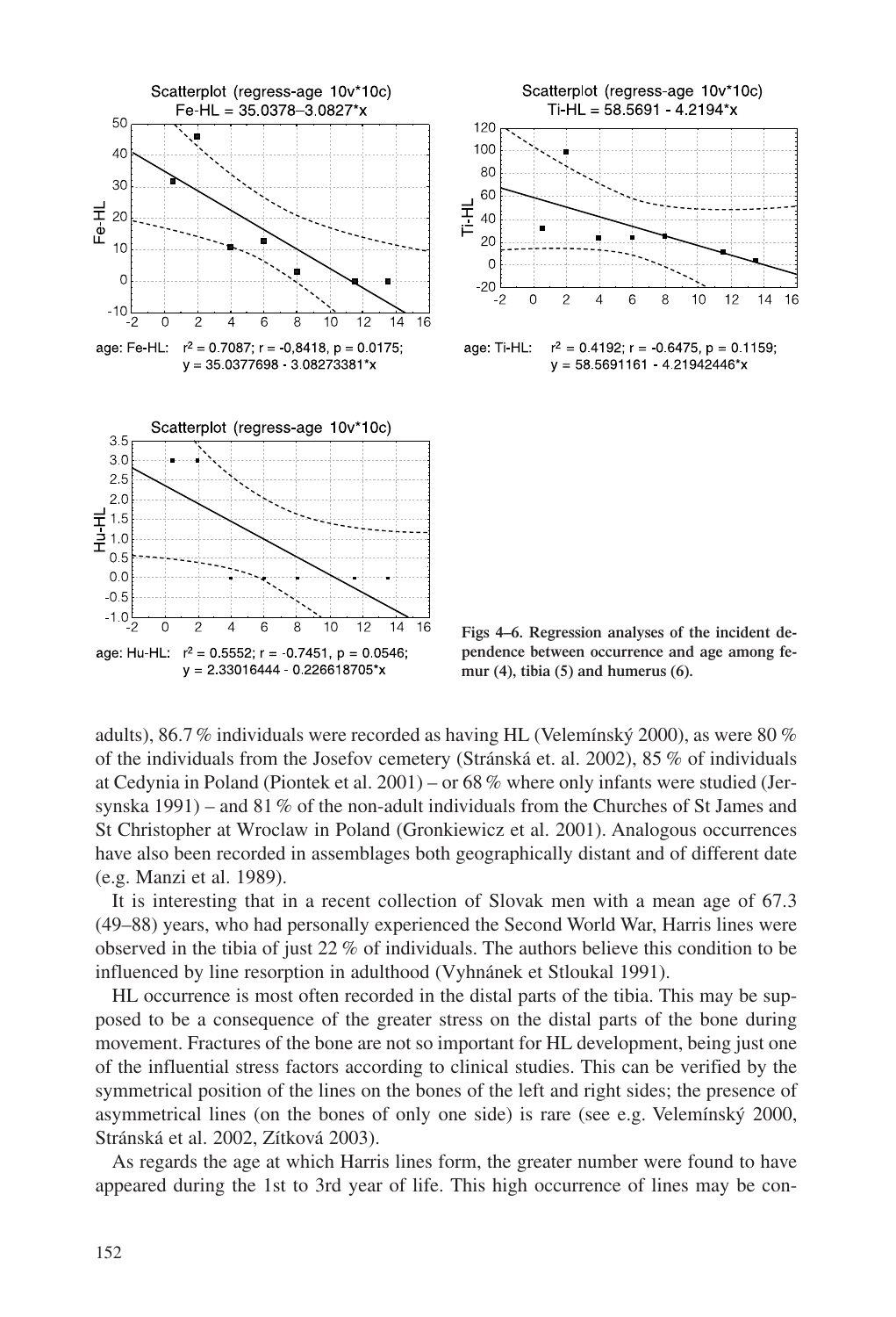

**Fig. 7. Distribution of HL by cemeteries of castle and subcastle Table 5: Categorisation of HL occurrence by character of grave equipment.**



**Fig. 8. Distribution of HL by grave goods – the classification according to Unzeitigová (2000).**



**Fig. 9. Distribution of HL by grave goods – the classification according to Stloukal (1970).** 

nected to the so-called "weaning hypothesis", according to which HL can also develop as a manifestation of a change in the quality of diet after weaning ceases (Lewis et Roberts 1997). This theory, together with the common results of other research, validates the pre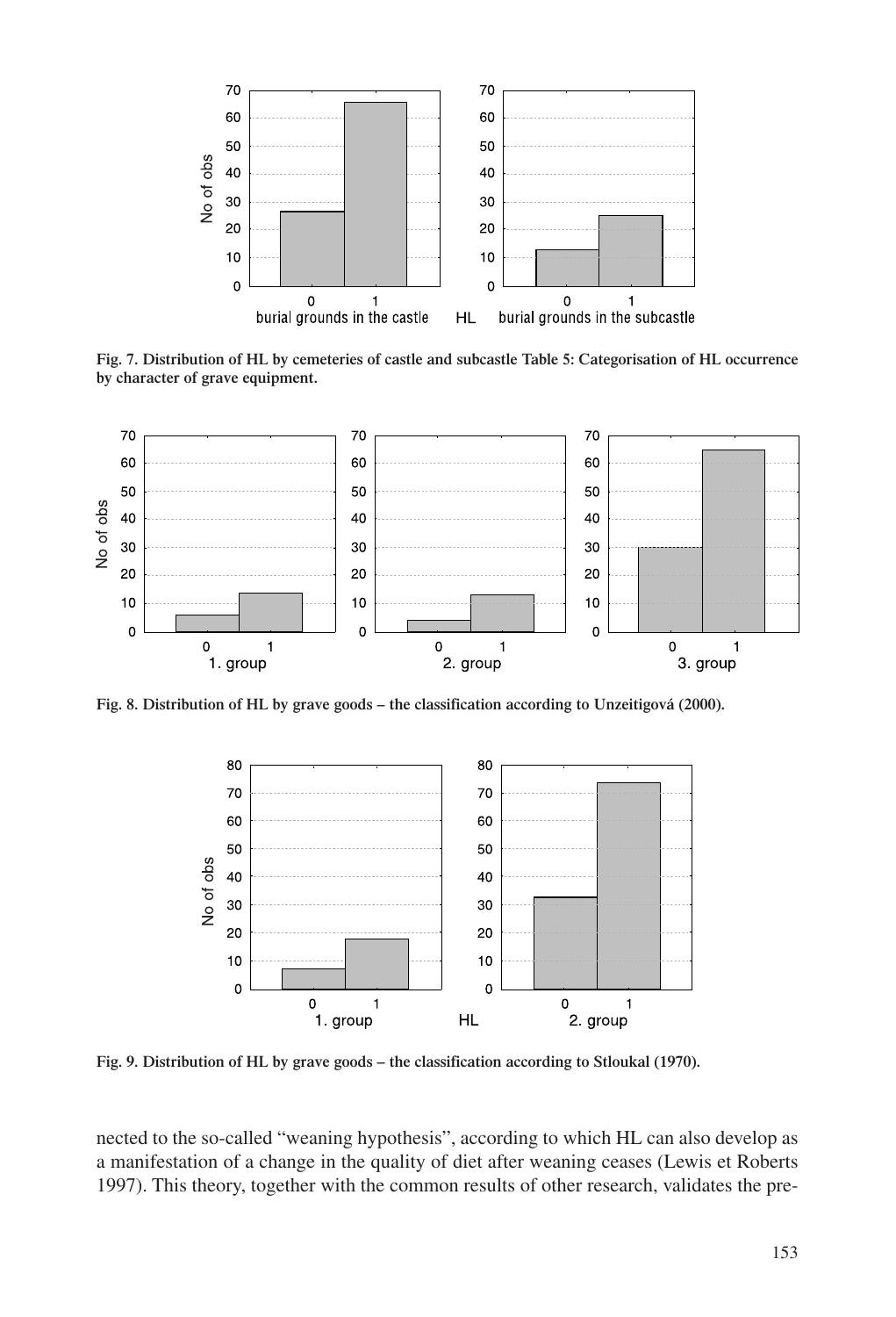sumption that the majority of lines form in childhood (infancy), generally before 11 years (Hatch 1983). While the studies of Goodman et Clark (1981), Gindhart (1969), Carli-Thiele (1996) or Stránská et al. (2002) present very similar results – the highest number of HL developing in the first to fourth years – the peak of new line formation according to Jerzynska et Nowak (1996), Piontek et al. (2001) and Velemínský (2000) is in the period from 6–12 years of age.

To deduce the age at which HL develops, Byers (1991) has created an ontogenetic model of percentual length increments for the particular long bones (separately for boys and girls). This method arises from a compilation of the results of four earlier ontogenetic studies (those of Anderson, Green 1948, Maresh 1955, Anderson et al. 1963, Gindhart 1973). The authors naturally accept that it is most advantageous to work with an "ontogenetic conversion table" based on a geographically and temporally identical population, i.e. from the Great Moravian period, in their study. From this point of view the study of Stloukal and Hanáková (1978) is practically perfect, as it considers the growth of the long bones in the limbs of the Great Moravian population. The aim of this work was to attempt an assessment of bone age according to the lengths of the long bones. Given that the accuracy of tooth age assessment, particularly in the infants II age category, varies within a 2-year interval at least, it is necessary to consider analogous intervals in the growth increase of limb bones. Such research does not consider the sexual differences in bone ontogenesis. (There was still no reliable method for determining the sex of a non-adult skeleton at this time, and in the 1970's no sex determinations were carried out). The results of this study were therefore used to estimate age, taking account, of course, of the growth disproportionality of the proximal and distal parts of the long bones. In the tibia, for example, a 1.75 multiple of the distance of the HL from the proximal end was deducted from the total length of the diaphysis (or 2.33x the distance of the HL from the distal end). The estimation of the age of HL formation was made from the varying scope of the long bone length in the appropriate ontogenetic period, i.e. the developing of HL was classed into intervals of 3 years.

The expected relationship between social status, characterised by grave locations and richness of grave goods, and number of lines was not proved. The differences between the selected groups were not statistically significant. It is possible that these results arise from the regular distribution of HL at the cemeteries of the inner and lower wards, there having been only minimal differences in the standard of living of the individuals buried in the inner or lower wards, or from the low number of the well-preserved skeletons from the lower ward. Another reason may lie in the initial Christianisation of the Great Moravian region at the time, which meant a change in the types and quantities of grave goods and in the richness of offerings (see e.g. Stloukal et Vyhnánek 1976).

In conclusion it may be remarked that this project has confirmed that the highest occurrence of HL is in the long bones of the lower limbs, and in particular on the tibia. HL develop, however, as a consequence of the disruption of long bone ontogenesis (temporary arrest of their growth), and it may thus be concluded that in Great Moravian Mikulčice four children out of every five suffered a growth disturbance of the tibia. The HL incidence on the humerus was negligible. HL occur more often on the distal parts of the bones than on the proximal.

More information may be derived from the frequency of lines occurring only on one bone, from the intensity of the lines and from the period in which the lines developed, than is possible from a solitary individual occurrence of HL. It is logical to presume that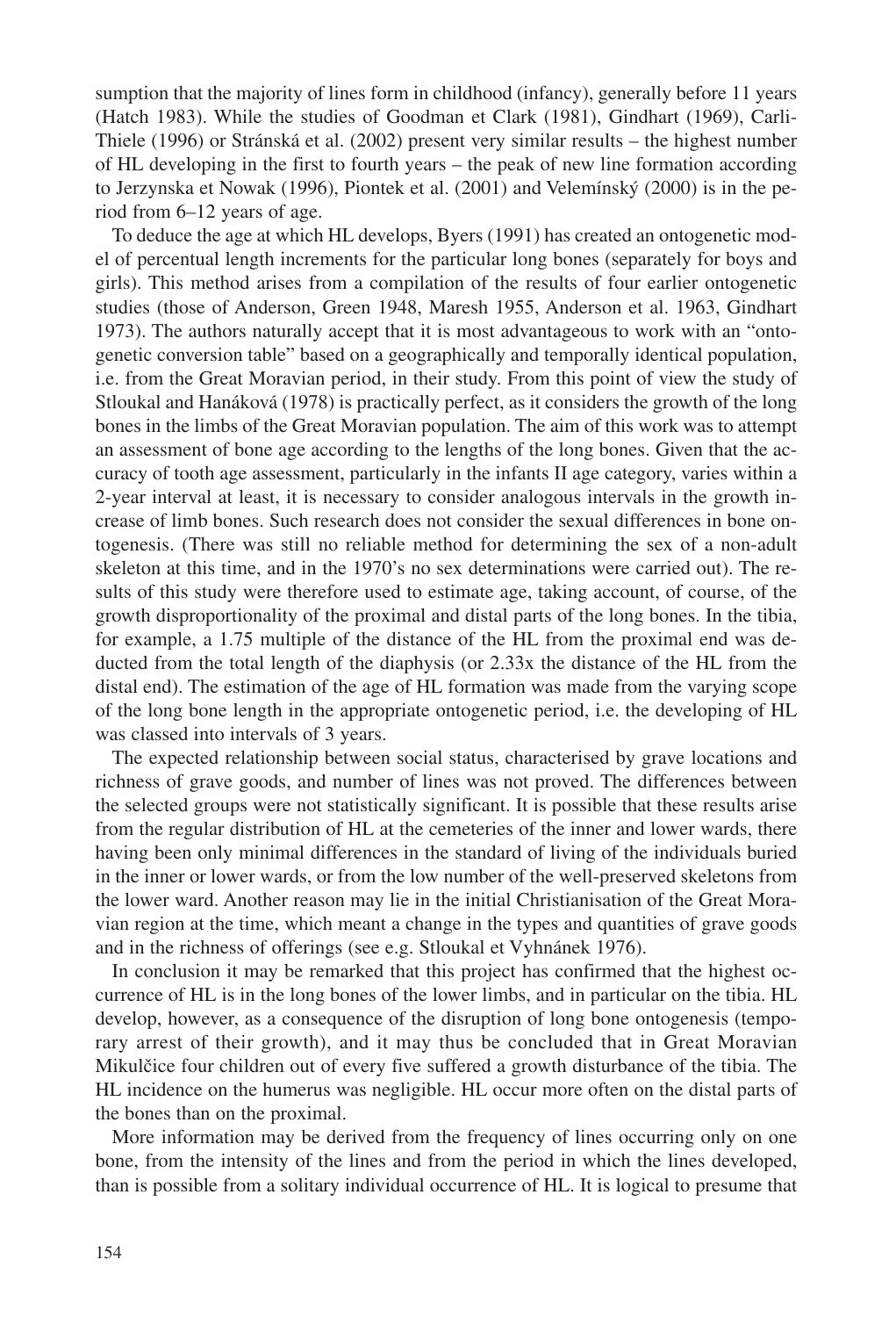a more intensive line was formed under the influence of a more intensive stress factor. There is, however, the chance that the existing lines might by obliterated: finding no lines on the skeleton of a 50-year old does not allow the assumption that there had never been any lines. It is appropriate, therefore, to associate the aforementioned marks with other characteristics indicative of the optimality of living conditions and state of health (such as enamel hypoplasia, cribra orbitalia).

#### ACKNOWLEDGEMENTS

The authors wish to thank Mrs. A. Dekojová of Říčany Hospital for taking the X-ray photographs. This project was financed by grants from the Grants Agency of the Czech Republic (206/03/0725) and the Czech Ministry of Culture (F02/98:NMP00001).

#### REFERENCES

- Anderson, M., Green, W. T. (1948): Lengths of the femur and the tibia. Am. J. Dis. Child. 75: 279–290. (cit. acc. to Byers 1991)
- Anderson, M., Green, W.T., Messner, A.M.B. (1963): Growth and prediction of growth in the lower extremities.– J. Bone Joint Surg. 45A, 1: 1–14.
- Byers, S. (1991): Technical note: Calculation of age at formation of radioopaque transverse lines. Am. J. Phys. Anthropol. 85: 339–343.
- Carli-Thiele, P. (1996): Spuren von Mangelerkrankungen an steinzeitlichen Kinderskeleten. *In*: M. Schultz (Hrsg.): Fortschritte in Paläopathologie Ind Osteoarcheologie. Band I, Göttingen, Verlag Erich Goltze: S: 267.
- Dylevský, I., Druga, R., Mrázková, O. (2000): Funkční anatomie člověka. Grada Publishing: S. 664.
- Garn, S. M., Silverman, F. N., Hertzog, K. P., Rohmann, C.G. (1968): Lines and bands of increased density. Their implication to growth and development. – Med. Radiogr. Photogr. 44 (3): 58–89.
- Gindhart, P. S. (1969): The Frequency of Appearance of Transverse Lines in the Tibia in Relation to Childhood Illnesses. – Am. J. Phys. Anthropol. 3: 17–22.
- Gindhart, P. S. (1973): Growth standards for the tibia and radius in children one month through eighteen years.— Am. J. Phys.Anthrop. 39, 1: 41–48.
- Goodman, A., Clark, G.( 1981): Harris lines as indicators of stress in prehistoric Illinois populations. *In*: D. Martin and M. Blumsted (eds), In biocultural adaptation: comprehensive approaches to skeletal analysis. Research Reports. 20: 35–47.
- Gronkiewicz, S., Kornafel, D., Kwiatkowska, B., Nowakowski, D. (2001): Harris\_s lines versus children\_s living conditions in medieval Wroclaw, Poland. – Variability and Evolution 9: 45–50.
- Harris H. A. (1931): Lines of arrested growth in long bones in childhood. Correlation of histological and radiographic appearance in clinical and experimental conditions. – Br. J. Radiol. 4: 561–588, 622–640. (cit. according to Kühl 1980)
- Hatch, J. W. (1983): Indication of status related stress in Dallas society: transverse lines and cortical thickness in long bones. – Mid-Cont. J. Archeol. 8: 49–71 (cit. according to Hughes et al. 1996).
- Hughes, C., Heylings, D. J. A., Power, C. (1996): Transverse (Harris) Lines in Irish Archeological Remains. Am. J. Phys. Anthropol. 107: 115–131.
- Hummert, J. R., Van Greven, D. P. (1985): Observation on the Formation and Persistence of Radiopaque Transverse Lines. – Am. J. Phys. Anthropol. 66:297–306.
- Hunt, E., Hatch, J. W. (1981): The Estimation of Age at Death and Ages of Formation of Transverse Lines from Measurement of Human Long Bones. – Am. J. Phys. Anthropol. 54, 3: 461–469.
- Jerszynska, B. (1991): Harris`s lines and cribra orbitalia as indicators of stress in prehistoric human populations. – Variability and Evolution, 1: 105–112.
- Jerszyńska, B., Nowak, O (1996): Application of Byers Method for Reconstruction of Age at Formation of Harris`s Lines in Adults From a Cemetery of Cedynia (Poland). – Variability and Evolution, 5: 75–82.
- Kühl, I. (1980): Harris`s Lines and their Occurence also in Bones of Prehistoric Cremations. OSSA. Vol. 7: 129–171.
- Lewis, M., Roberts, C. (1997): Growing Pains: The Interpretation of Stress Indicators. Int. J. Osteoarch. 7: 581–586.
- Manzi, G., Censi, L., Sperduti, A., Passarello, P. (1989): Linee di Harris e ipoplasia dello smalto nei resti